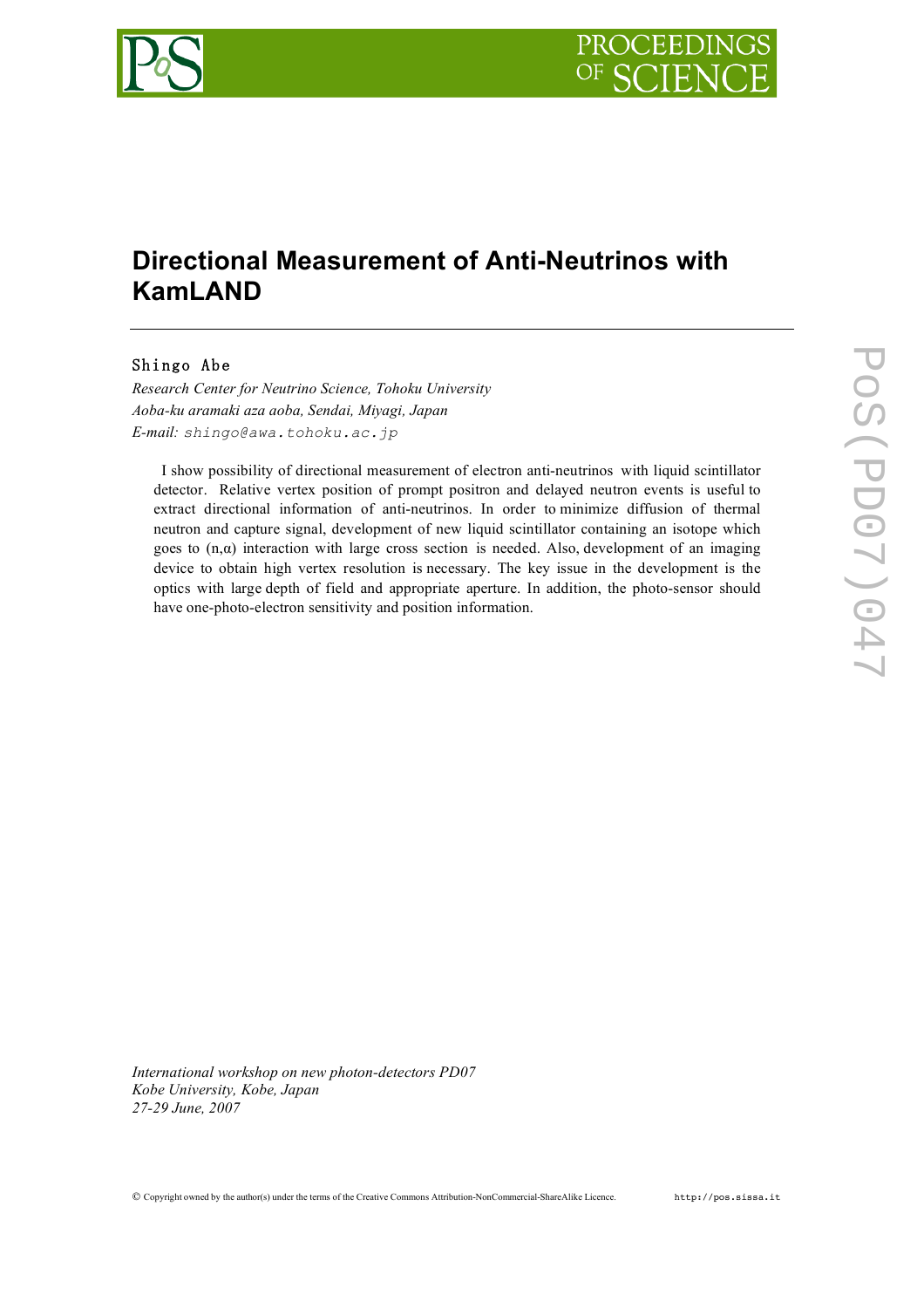# **1. Introduction**

KamLAND is the anti-neutrino detector located at 1,000-m underground at Kamioka in Japan. It detects electron anti-neutrinos through inverse-beta decay in 1-kton Liquid Scintillator (LS) with 1,879 Photo Multiplier Tubes (PMTs). This reaction gives two signals with an interval of 200  $\mu$  sec. This coincidence allows almost background-free measurement.

In addition, these two signals have the potential of directional measurement of antineutrino. The key for the directional measurement is the development of the imaging system. In this paper, I give the possibility of directional measurement in a possible future plan of KamLAND.

# **2. Physics Motivation**

KamLAND experiment has shown precise measurement of anti-neutrinos from the Earth's interior ("geo anti-neutrino") and nuclear reactors ("reactor anti-neutrino"). As described below, more precise study of geo- and reactor-neutrinos will be possible with the information of incident anti-neutrino direction.

#### **2.1 Geo anti-neutrino**

In the measurement of the geo anti-neutrino, the directional information enables us to measure the radiogenic heat source distribution inside the Earth, and to give another method to separate geo anti-neutrino from reactor one, on top of the energy spectral analysis being performed currently.

#### **2.2 Reactor anti-neutrino**

In the reactor anti-neutrino measurement, the directional measurement gives improvement of oscillation analysis because if we can distinguish the source reactor, the distance to it is specified. The directional sensitive neutrino detector may also be used for reactor monitoring.

#### **2.3 Supernova anti-neutrino**

The detector with directional measurement capability will be able to locate a supernova to inform the network of neutrino detectors as a supernova early warning.

Furthermore, the directional measurement can provide an additional tool to reduce the background and to distinguish various sources of anti-neutrinos. And thus, this technique, if developed successfully, will provide further advantage of large liquid scintillator detectors.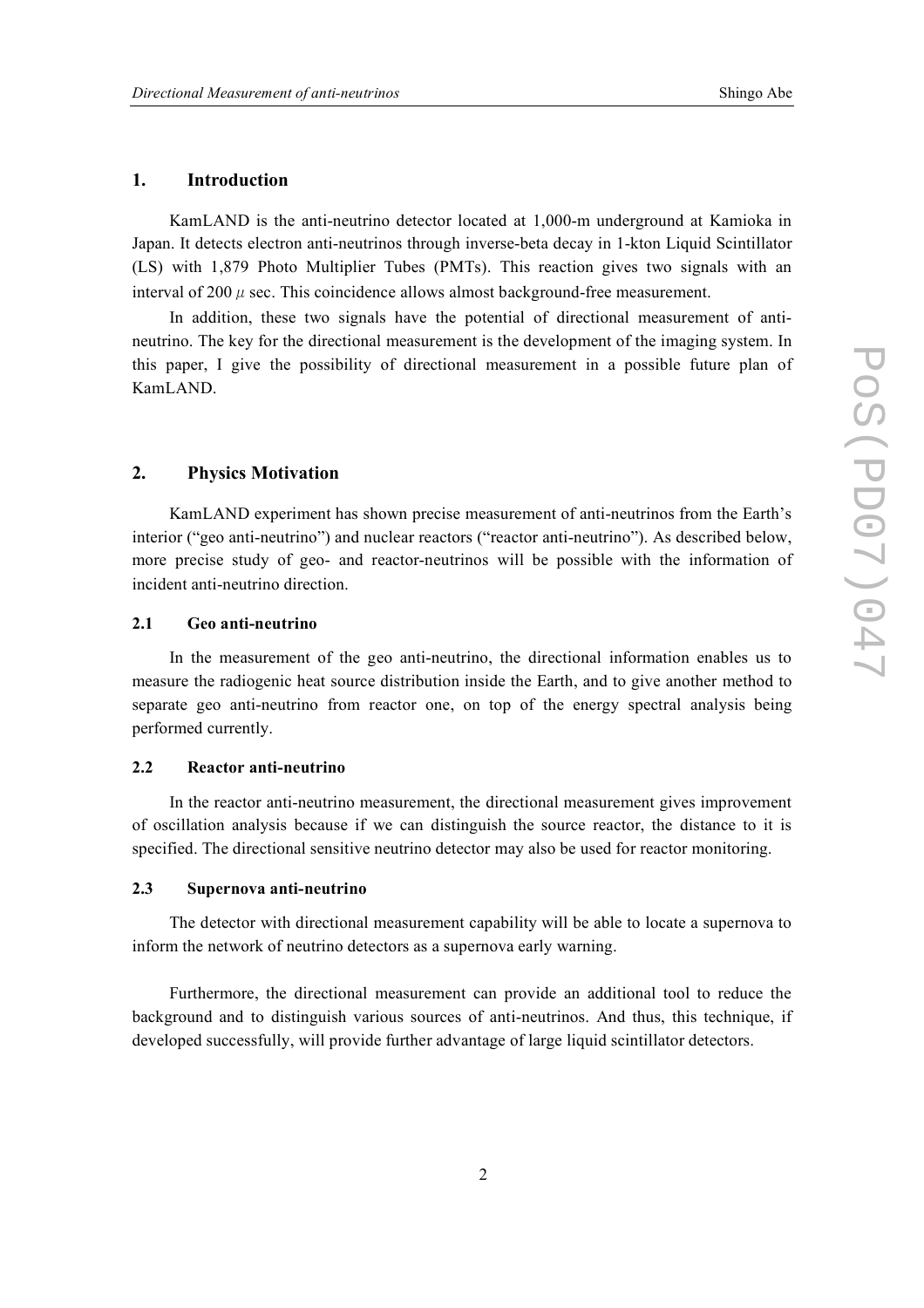## **3. Directional Measurement Principle**

In KamLAND, electron anti-neutrinos are detected through the inverse-beta decay:

 $\overline{v}_e + p \rightarrow e^+ + n$ 

This reaction gives two signals: a prompt positron and a delayed neutron capture. These two signals provide us the chance to perform a direction measurement, because their positional information holds the directional information of incident anti-neutrino.

The prompt positron deposits the kinetic energy, and then emits two gammas by the annihilation with an electron. The position of this prompt signal is close to the incident antineutrino vertex position. The relation between neutron and positron angles (Figure1) is decided only by kinematics (Figure2). The notable point is that a neutron is always emitted forward direction with respect to the incident anti-neutrino momentum vector. Therefore, the direction of the incident anti-neutrino can be inferred if the neutron direction is measured [1].

However, the directional measurement is difficult with the present KamLAND. Because the information of the neutron direction is lost due to the thermal diffusion and long interaction length of 2.2-MeV gamma ray from neutron capture on proton. Another reason is that the position resolution of PMTs is not enough. So we need to develop the new detection system for the directional measurement.



*Figure2. Neutron direction as a function of positron direction for each fixed incident antineutrino energy.*

## **4. Three Developments for New Detector**

If the delayed neutron is detected without much diffusion, the neutron direction can be measured from the relative position of two signals. To change the delayed signal process for such a reaction, new liquid scintillator development is necessary. And to detect the position of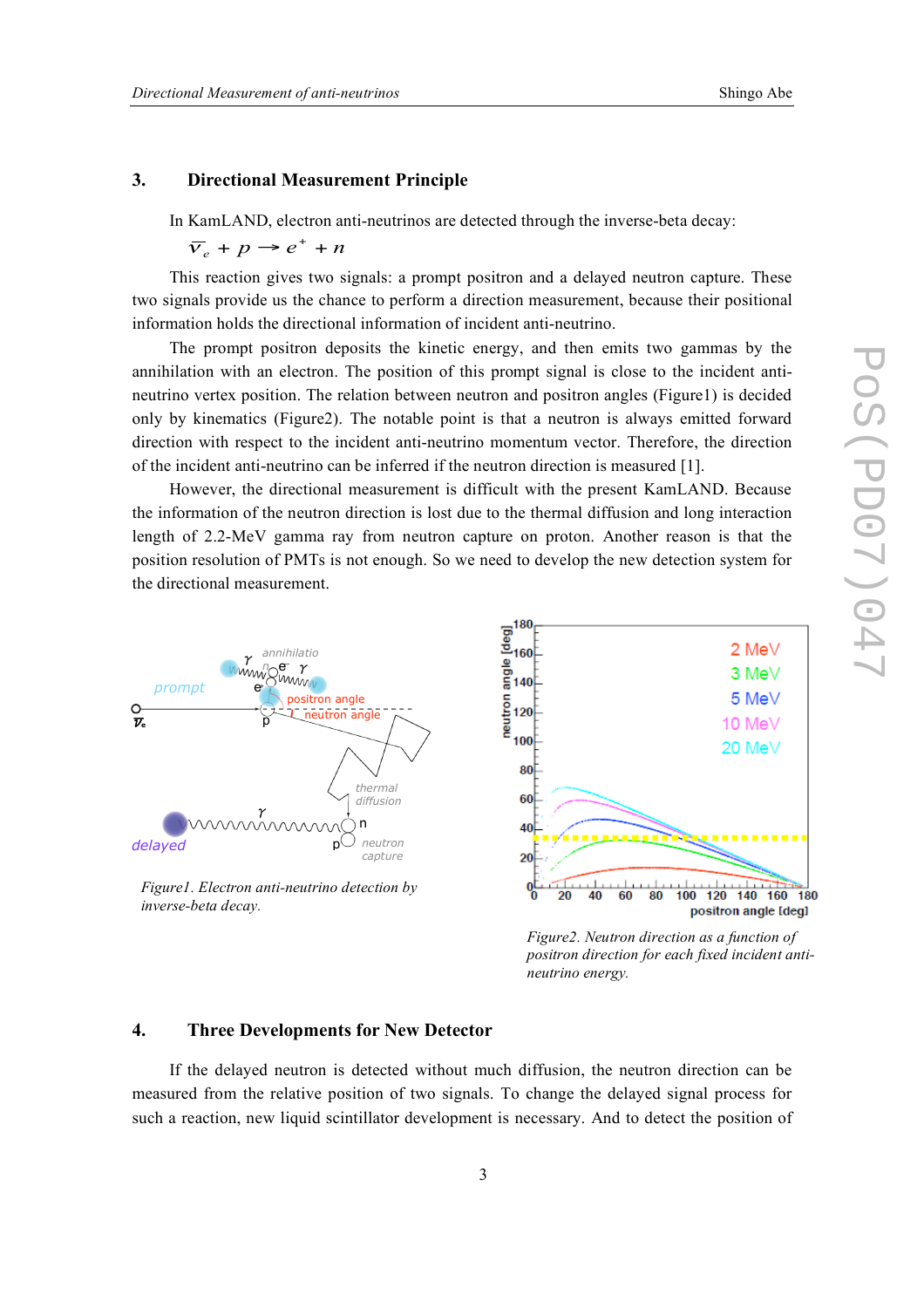signals, one effective means is imaging. The imaging system consists of optics to make an image and position sensitive photo-sensor to read it.

## **4.1 Liquid Scintillator**

To minimize the thermal diffusion, the liquid scintillator should have large neutroncapture cross section. And  $(n, \alpha)$  reaction is preferable to avoid further dissipation of neutron capture. The most promising candidate is  ${}^{6}$ Li-loaded liquid scintillator[2].

#### **4.2 Photo-Sensor**

Photo-Sensor should have position sensitivity to detect a reaction as an image. It should have high quantum efficiency to get as many photons as possible. And the ability of continuous read-out is required to detect two signals with short time interval.

## **4.3 Optics**

The requirement for optics is having large depth of field, high light collection efficiency and small aberration.

Specific requirements in KamLAND are as follows.

- Object range: 2,500~15,500 mm
- Angle of view:  $\sim 90$  deg.
- Position resolution:  $\sim$ 10 mm

The distance from optics to the object is short (2.5m) despite the long range of object  $(13m)$ . To give first priority to the depth of field, one idea is using pan-focus<sup>1</sup> optics with short effective focal length and small optical diameter (effective aperture), and providing a photosensor for each optics ("optics-sensor unit"). But in this idea the acceptance of individual unit is quite small. So we need large number of optics-sensor units to get enough photo-coverage and accordingly each optics should be simple structure and low cost. *Figure3* is an example.



*Figure3. An example of pan-focus optics.*

 $1$  Optical technique to keep all objects between a particular and infinite distances in focus.